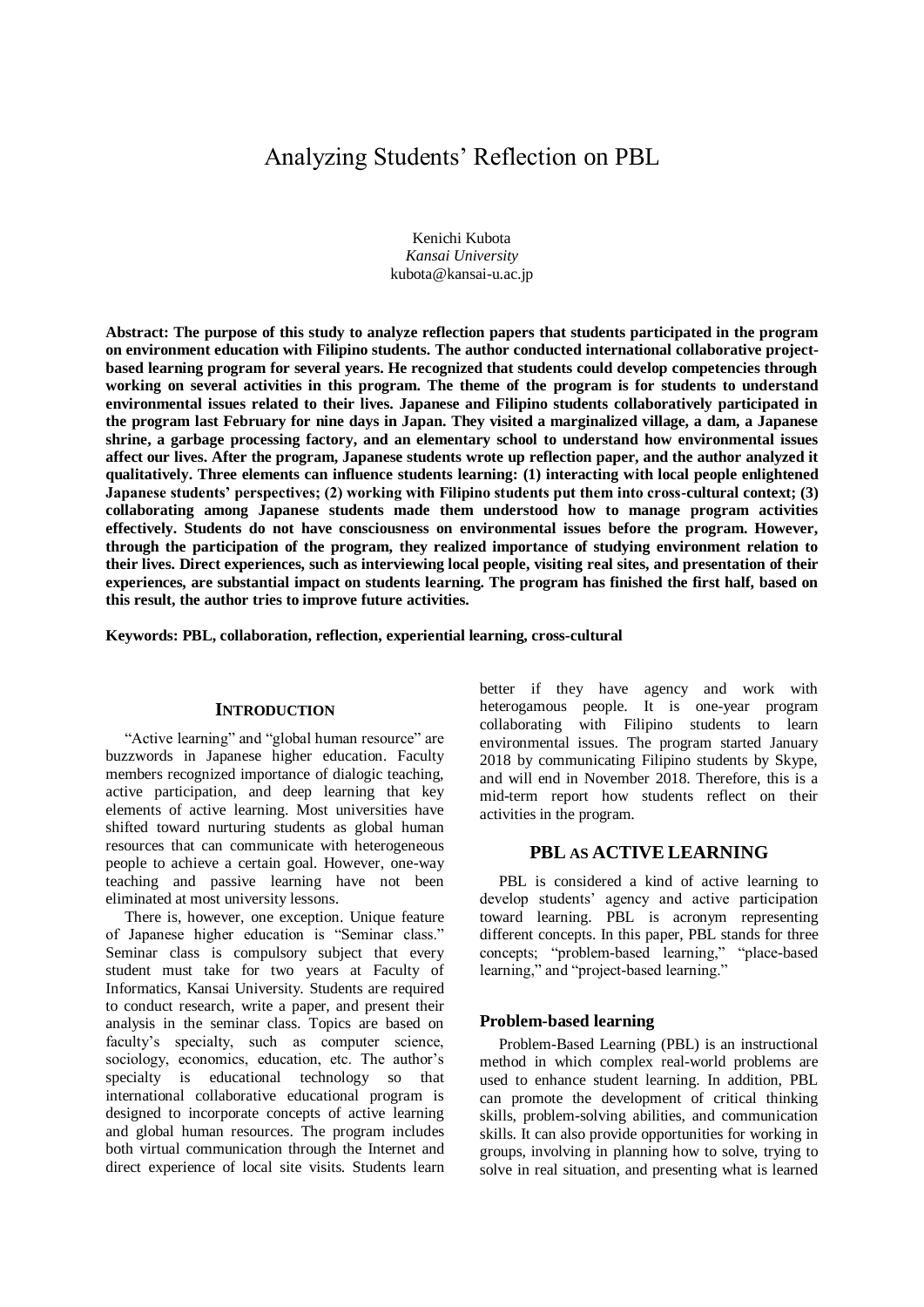(Duch et al, 2001). The problem must be rooted in real life context, ill-structured so that there is no one correct solution. The environmental problems are appropriate as topics in PBL. Students need to collect information from various places, and discuss with group.

#### **Place-based learning**

Place-Based Learning (PBL) refers that students, teachers, and adults in the community work together, and investigate the problems that occurred in the community related to the social, cultural, and natural environment (Sobel 2005). With PBL, students can learn more about the natural world in which they live.

The PBL framework shifts the educational system from an outdated industrial input-output linear model to the more dynamic interdisciplinary approach of the 21st century digital age based in action research (Fly 2010). In the PBL, the goal is to create opportunities for students to think collaboratively, collect, analyze, synthesize, and critique data, address community opportunities and concerns, and create knowledge and innovative ideas. Another major goal of PBL is the communication skills. In PBL students develop communication skills by reporting their research findings through publications and presentations to their peers and the community. PBL creates an environment that fosters genuine relationships not only between teachers and students, but also between community people and students (Stein *et al.* 2000).

#### **Project-based learning**

Project-based Learning (PBL) is an educational approach, designing learning activities and real tasks that offer challenges for students. Students themselves find out themes to work with, conduct activities to solve for a period of time. PBL is generally done by groups of students working together toward a common goal. In this case, students work on environmental project to work together with Filipino students. Through project activities, students develop skills including communication and presentation skills, organization and time management skills, research and inquiry skills, self-assessment and reflection skills, group participation and leadership skills, and critical thinking.

### **CASE STUDY: THE INTERNATIONAL COLLABORATIVE PROGRAM**

The current program is extension of the collaborative program between Kansai University, Osaka, Japan and University of Hawaii. The previous program started in 2016 for two years, funded by Japan-United States Friendship commission. It is essential to get funding to start collaborative program between two universities. STEM education is promoted by the US government to enhance science and technology. Theme of the program was environmental learning in which students learn environmental issues in both mountain and ocean areas. The environmental study is a part of STEM education (Kubota *et al.* 2016; Kubota *et al.* 2017). Japanese government promotes STEM education as well. Japan Science and Technology Agency (JST) provides "SAKUA Exchange program in Science" to enhance the exchange of youths in Asian countries and Japan. This international collaborative program is supported from JST.

The international collaborative program (ICP) started with De La Salle University in January 2018. Japanese students major in Informatics, while Filipino students major in early childhood education. Both students did not have interest in environmental issues at the beginning. The program is envisioned as an educational, cultural, and intellectual exchange, involving students from Japan and the Philippines, to learn about environmental issues. The program is a collaborative partnership between the Educational Leadership and Management Department of the College of Education, De La Salle University and Faculty of Informatics, Kansai University. It is supported by a year-long conversation among students and faculty through the use of collaborative online technology.

Both students introduced each other through the Skype meeting and upload self-introduction videos on Facebook. After introducing each other, Japanese students presented environmental issues in Japan. The skype meetings were held every Wednesday to get to know each other. Two faculty members and 8 students visited Japan in February. They stayed 9 days to explore environmental issues with Japanese students.

Both Japanese and Filipino participants stayed cottage and university seminar house during the program so that they communicated each other more deeply to understand. In the field, Japanese students had to explain about the place they visited, and to translate interviews into English on site. The program lasts until November 2018. The Japanese students will visit the Philippines to conduct research at dump site, organic farm, and other environmental related areas. At the end of the program, the students will conduct workshop on environmental issues to elementary pupils.

In addition, students visited and interviewed elderly, local villagers about how changes in the village affected their lifestyles. They learned about traditional fishing practices and the impact of natural disasters on the area. At night, students prepared local Japanese cuisine outdoors, using firewood and traditional cooking practices.

Through experiencing the previous programs with Hawaii students, the program follows four principles for effective implementation.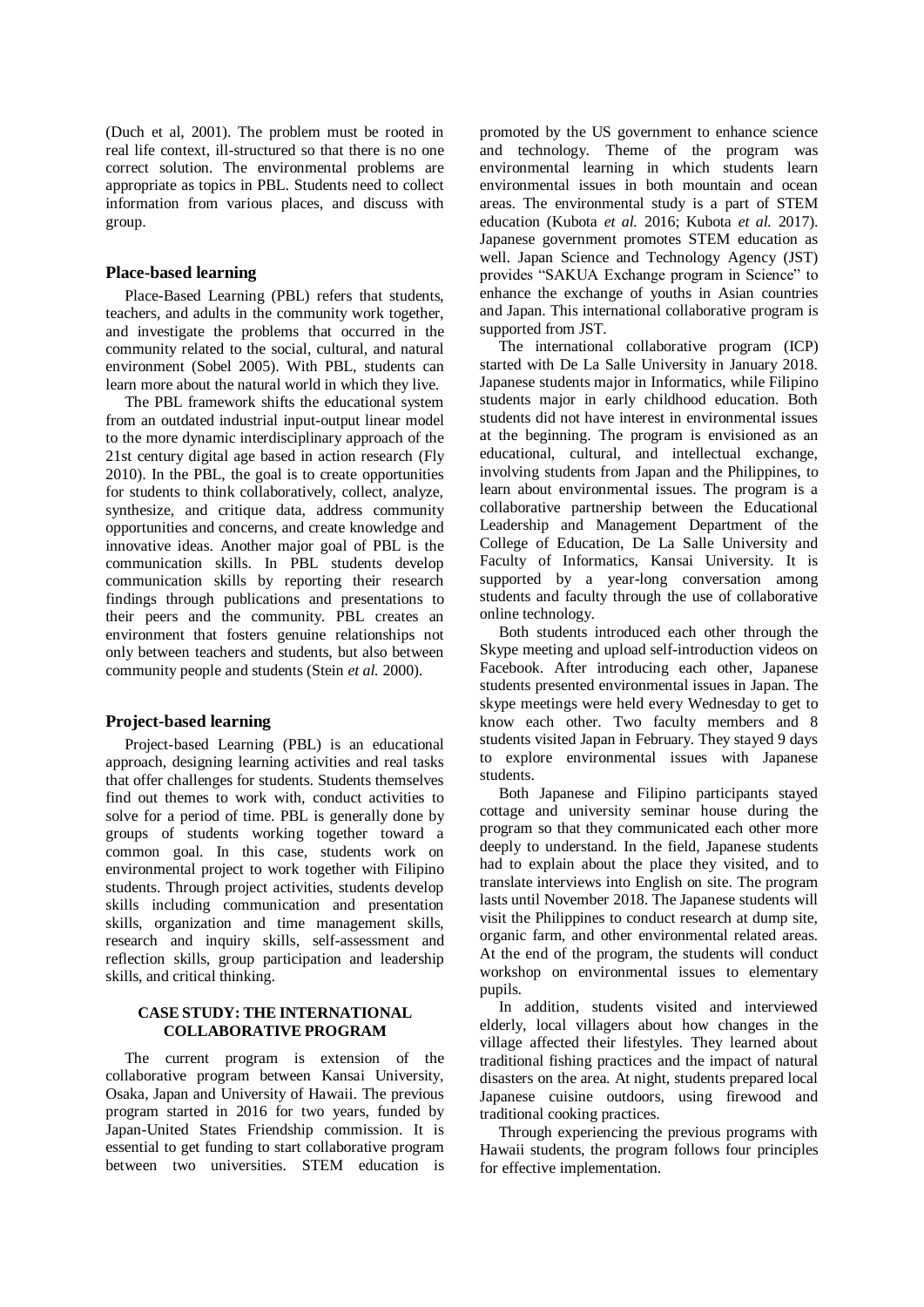## **(1) Weekly online meetings between Japanese and Filipino students**

Considering one-hour time difference between Japan and the Philippines and different class schedules, the Skype meeting time was fixed at 6PM Wednesday. The Skype conferences are held every week so that both groups became accustomed to participating in video meetings. Videoconference guidelines were provided to students to help them prepare for the Skype conferences and allow two-way discussions to occur on various topics, using PowerPoint and other visual aids.

School calendars are also different between two countries. Filipino students have summer break from April and May, the Skype meeting was canceled during these months. The Skype meeting started in June again, and some more Filipino students joined.

## **(2) English communication classes for Japanese students**

Japanese students study English for six years in junior high and high school. However, the focus of their English classes is to prepare for university examinations. Therefore, the emphasis is on reading, writing and grammar, with minimal opportunity to listen and speak English. In addition, students are reluctant to make mistakes when speaking English in front of their peers. However, to work collaboratively on this project, Japanese students had to improve their English communication skills. To reach this goal, an English oral communication class was conducted prior to the joint field visits. Consequently, the Japanese students were less hesitant and more willing to engage in Filipino students in English conversation.

#### **(3) Supported by senior students**

In the third-year of the project, two senior and three graduate students, with prior experience in the program, are supporting the junior students' activities. However, coaching by the senior students is difficult task. If the senior students provide too much advice, the juniors would lose ownership. If the seniors let the juniors act freely, the program could fail. The senior students expressed their concern about the extent of their roles when assisting the juniors during the program. This is a good experiential learning opportunity for senior students to acquire social skills such as advising, mentoring and providing leadership.

## **(4) Various instructional applications and devices for supporting collaborative activities**

Information and communication technologies (ICTs) support the program (Wang *et al.* 2001). The

students used technology applications, such as Skype, Facebook, and Google Documents. Each application has its positive and negative attributes. The students needed to learn which applications worked best in which context, and to make appropriate choices. In addition, through preparation and fieldwork, students acquired effective communication skills and document management practices.

### **METHODS**

The purpose of this research is to analyze the reflection papers that students participated in the program on environment education with Filipino students. The Filipino students visited Japan to study environmental issues to conduct fieldwork with Japanese students in mountain and garbage processing factory.

The program on collaborative learning was 9 days. Both Japanese and Filipino students stayed together at the university seminar houses and mountain cottages to work collaboratively in the field. They interviewed local people how the people dealt with environmental issues and visit some places related to environmental issues. At the end of the program, the Japanese students wrote reflection. The author collected reflection as qualitative data to analyze. Qualitative research method was applied to identify what students could learn through experience of the program.

## **RESULTS AND DISCUSSION**

After the program conducted in Japan, Japanese students wrote up reflection paper, and the author analyzed it qualitatively. Three elements can influence students learning: (1) interacting with local people enlightened Japanese students' perspectives; (2) working with Filipino students put them into cross-cultural context; (3) collaborating among Japanese students made them understood how to manage program activities effectively.

## **(1) Interacting with local people enlightened Japanese students' perspectives**

Since the students thought they had not learned environmental issues at school, they reflected that field visit was enlightened activities. Before meeting local people, the students took for granted that the local people hated urban people because the urban people always exploited from the local. The urban people got foods and electricity from the local area, while nothing goes from urban to local. The urban people just consume electricity, eat foods, and use logs. When the students interviewed the local people, they though that the local people hated the urban people. Therefore, the students were afraid of meeting the local people at first. However, the students were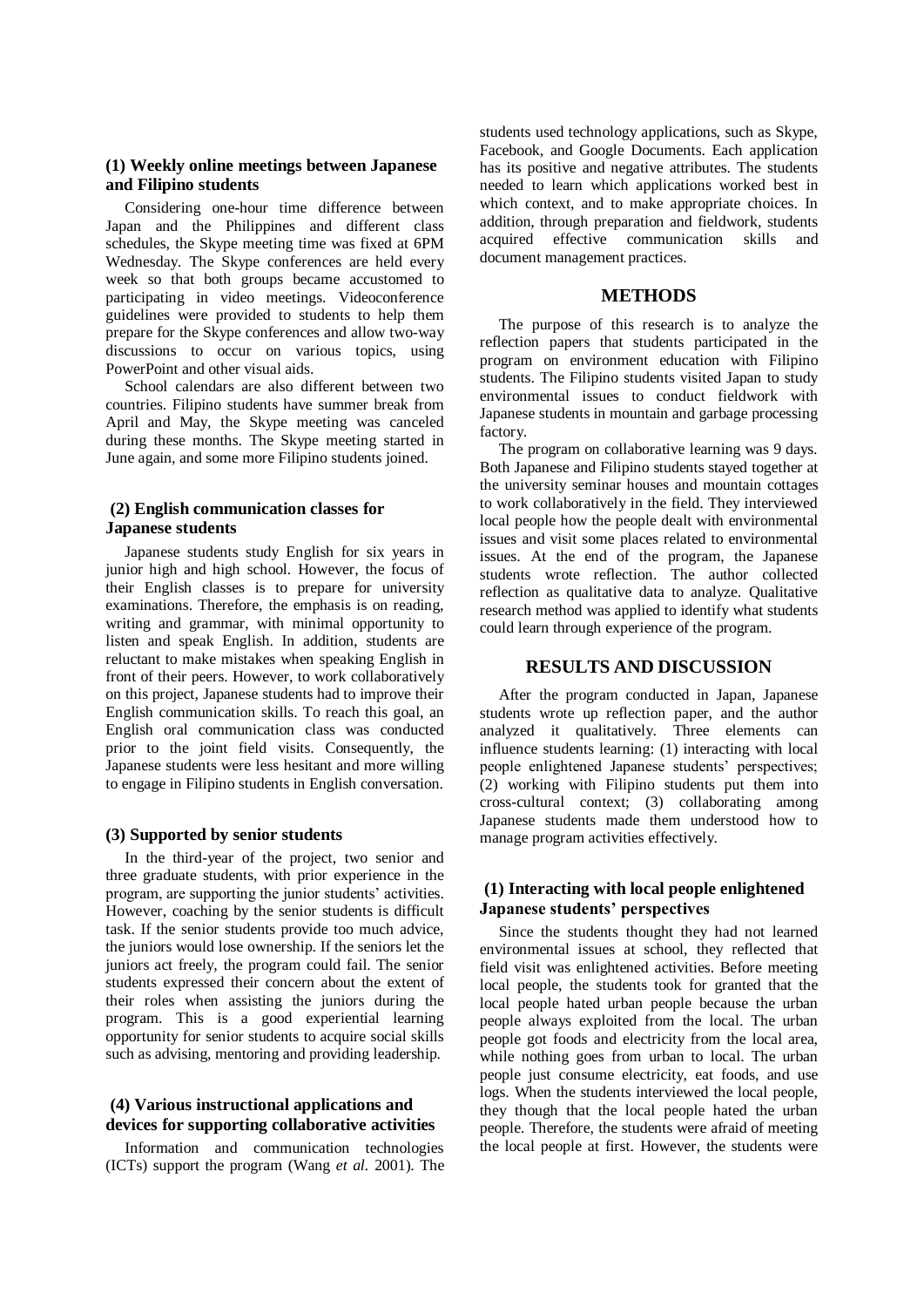deeply welcomed by the local people when they visit houses.

The students realized how much the mountain area had been deteriorated last 50 years by interviewing the local people. The surrounding was beautiful by the students' view, but the students understood how much the nature changed to worse after developing area, such as dam construction. The students became more sensitive about environment issues, and changed their behaviors, such as sorting out garbage.

### **(2) Working with Filipino students put the Japanese students into cross-cultural context;**

The Japanese students were shy to speak English so that they were reluctant to talk to the Filipino students at the beginning. On the other hand, since it was the first time that the Filipino students visited Japan, they got bewildered in Japanese environment. However, since both students stayed together for 9 days, they have gradually communicated each other in both verbally and non-verbally.

Japanese students reflected on the process how the Filipino students got used to Japanese way. When the Japanese students fetched the Filipino students at the airport, they felt difficulty to lead Filipino group. The Filipino students got used to follow Japanese ways. The Japanese students learned importance of speaking English and realized how much interesting to communicate by English. Both students developed trust through communicating each other.

## **(3) Collaborating among Japanese students made them understood how to manage program activities effectively.**

It is the first experience that students stay together for nine days. They discovered new aspects of other students. The Japanese students had responsibility to manage the program smoothly. If the students did passively participate in the program, it would not work out well. They noticed their attitudes that they sometimes thought that someone would do the work since it was not his work. However, they gradually understand this kind of attitude got the program worse. Through the activities, they regretted that they should have changed this kind of attitudes. They realized they have to work together collaboratively to make the whole program success.

They have reflection session every day at the end of the activities. Each student could reflect on himself at the beginning. However, they gradually became conscious on the whole process of the program, and made great effort toward the program. They understood that they should reflect on their activities from panoramic position, and find out how they can make all participants actively involved in the program.

The students do not have consciousness on environmental issues before the program. However, through the participation of the program, they realized importance of studying environment relation to their lives. Direct experiences, such as interviewing local people, visiting real sites, and presentation of their experiences, are substantial impacts on students learning. The program has finished the first half, based on this result, the author tries to improve future activities.

# **FUTURE DIRECTION**

This is a mid-term presentation of 2018 international collaborative program. After IcoME2018, the Japanese students will visit the Philippines at the end of August to conduct the environmental program together with De La Salle University students. Through two experiences of the fieldwork in both countries, both students will be expected to widen their skills and knowledge. The international collaborative program such as this program will be expected to develop more and more. It is important to accumulate experiences to improve the programs.

*Acknowledgement:* This work was supported by JSPS KAKENHI Grant Number 17H04572, the Sakura Science Plan, and Kansai University Global Scholarship.

# **REFERENCES**

- Duch, B. J., Groh, S. E, & Allen, D. E. (Eds.). (2001). The power of problem-based learning. Sterling, VA: Stylus.
- Fly, J. M. (2010). A place-based model for K-12 education in Tennessee. Retrieved from http://web.utk.edu/~markfly/documents/Place-Based%20K-

12%20Education%20Proposal%205\_10\_10.pdf

- Kubota, K., Kimura, B., Kimura, M., Kurtz, W., & Goya, K. (2016). Curriculum Design for International Collaborative Place-based Learning: An Exchange Program between American and Japanese Undergraduate Students. International Conference for Media in Education.
- Kubota, K., Kimura, B., Kimura, M., Kurtz, W., & Goya, K. (2017). Advancing Collaborative Project-Based Learning: Case Study of a Japan-Hawaii STEM Student Exchange Program. International Conference for Media in Education.
- Sobel, D. (2005). Place-based education: Connecting classrooms & communities (2nd ed.). Great Barrington: MA: The Orion Society.
- Stein, B. A., Kutner, L. S. and Adams, J. S. (2000). The status of biodiversity in the United States. A joint project of the Nature Conservancy and